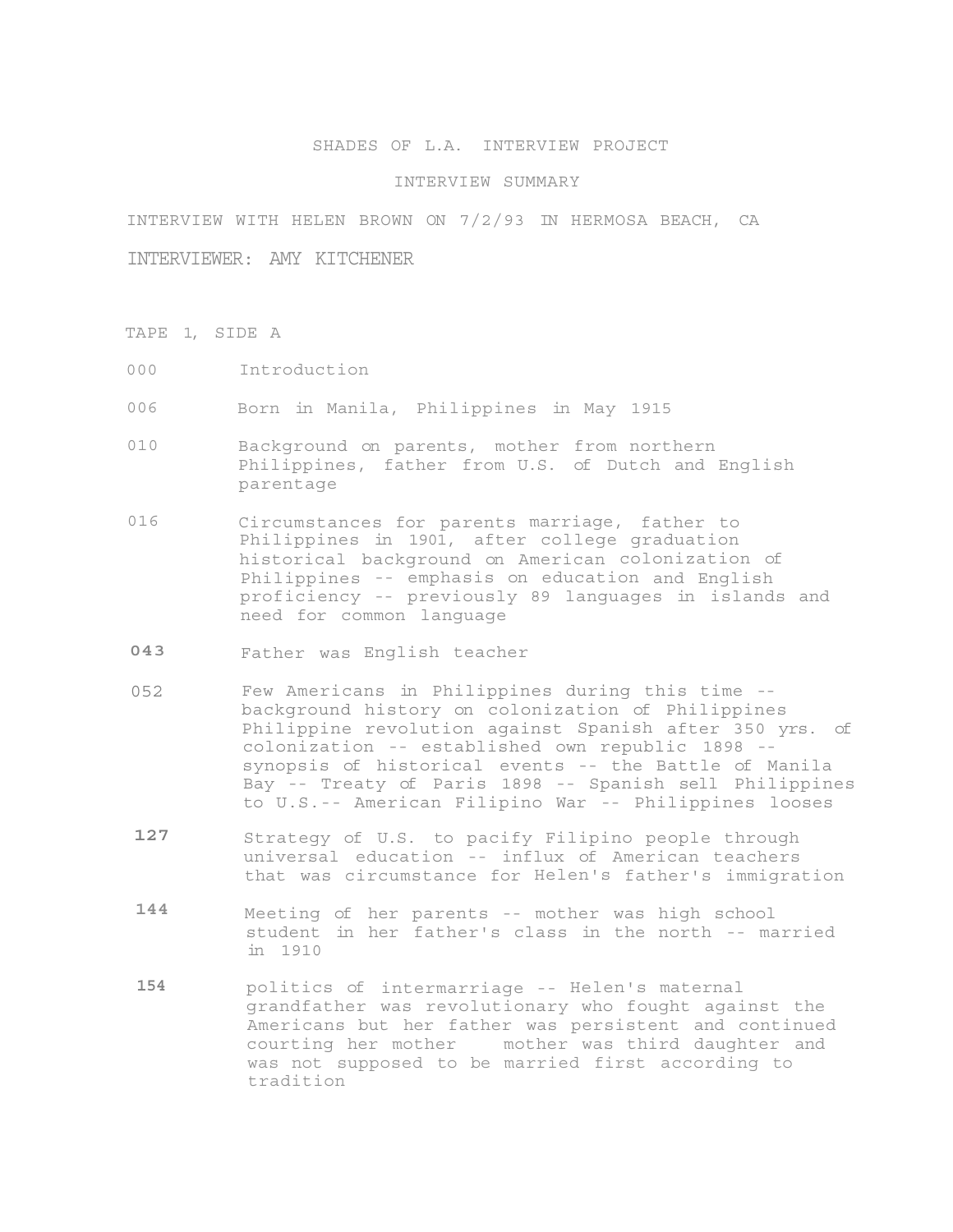- 176 Parents married and had seven children -- father successful and transferred to Manila -- Helen was first child born there -- third of seven children -- father became one of the directors of the Bureau of Education
- 187 1933 immigration to the United States after her father retired -- college education for children was motivating factor --high value on education for Filipinos motivation for other Filipinos to immigrate to the U.S.
- 206 Early Filipinos had different experience as agricultural laborers -- U.S. recruited them to come - first to Hawaii on sugar plantations and later to the West coast -- followed the Chinese and Japanese Filipinos classified as nationals -- 192Os
- **227**  Many of Helen's cousins and mother"s friends came during 192Os
- 234 Motivations for Filipino immigration to the U.S.
- 249 Glorification of things American during U.S. colonization of Philippines -- examples: products, citrus, apples -- American produce given as Christmas gifts -- "worshiping oranges and apples" -- the native tropical fruits were not valued -- this mind set is still pervasive in Philippines (shoes, sheets)
- 284 Helen from "comfortable" upbringing -- had Western values, except for Filipino value on family and education
- 307 Experience upon arriving in the U.S. -- age 16 - was adaptable to Western values, but she stood out was perceived as different -- she anticipated life to be similar to her life in Philippines, but it was not
- 33() Caucasian peers' reactions to her -- prejudice and ignorance about the Philippines --
- 349 Helen protected herself by fabricating identities ie. Czechoslovakian or Hawaiin
- 360 Oldest sister remained in Philippines and married another "mestizo" and remained through difficult time of WWII -- older brother was already in college in Ohio
- **382** Helen's first visit to U.S. in 1927 -- accompanied father and older sister on trip to scout out the possibilities in California for family's immigration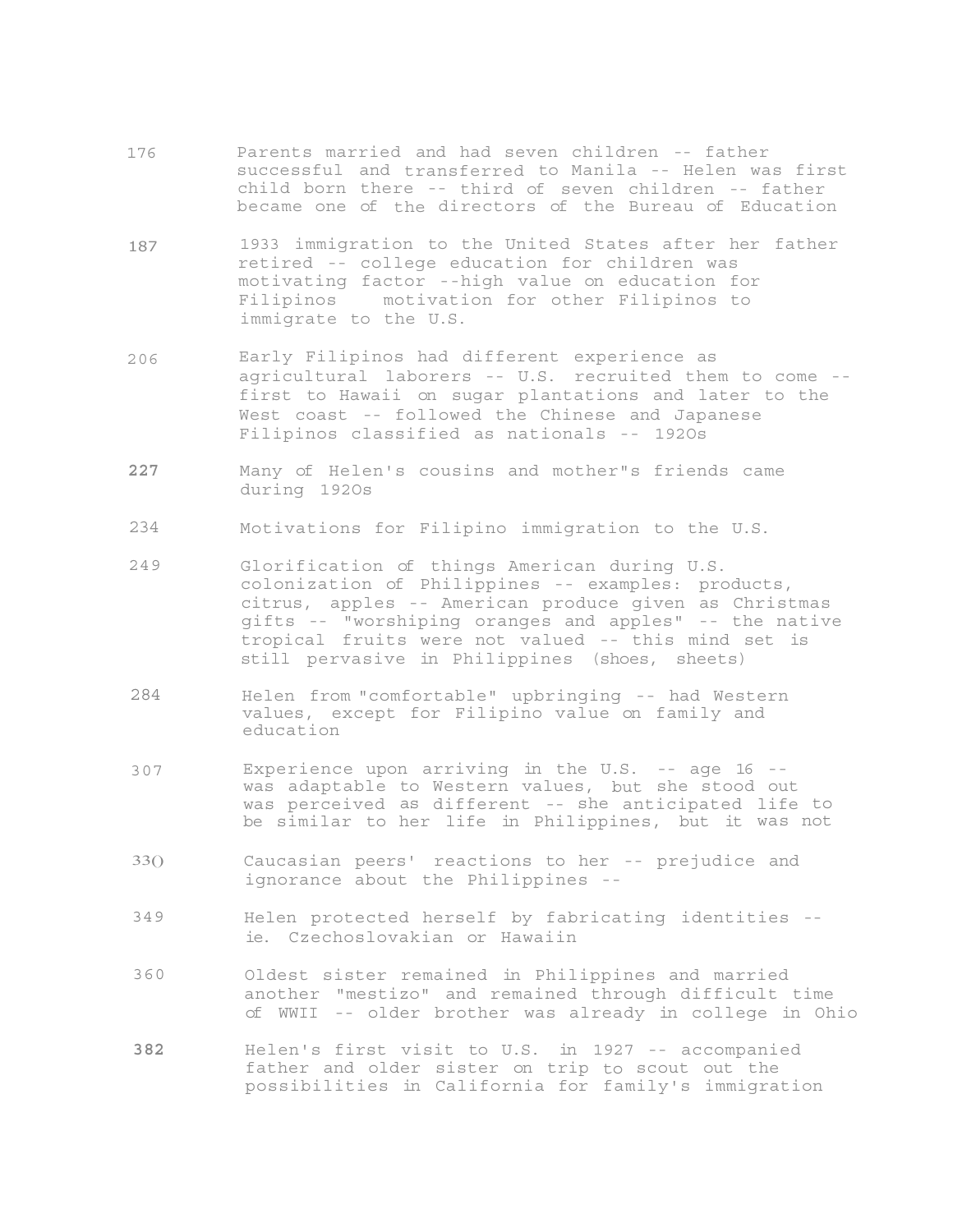- 400 Bad time in U.S. -- the Great Depression -- Watsonville riot -- widespread prejudice against Filipinos -- came on Empress ocean liner and landed in Vancouver - bought car and started driving down the coast -- father liked Washington and the University of Washington and decided to buy a house there -- when owner discovered his wife was Filipina and he was from Philippines they were not allowed to purchase house -- father decided to return immediately to Philippines
- 431 Father was retired and worked for Goodyear tires in Manila and then fully retired and brought family to California in 1933
- 438 Family was able to buy house in Arcadia, CA and children could attend school
- 449 Settled on one acre ranch near present day Rosemead -- Helen attended Pasadena City College which was nearest junior college and then enrolled in UCLA after two years
- 460 Experiences at UCLA -- she commuted during the first year then moved on campus in a dormitory -- Helen was lonely and felt the social differences among her peers -- the girls were interested in boys -- Helen turned to her studies which she loved
- 495 Favorite subjects -- education, history did not like math -- had music tutor because she needed to pass exam for education major -- father wanted Helen to be a teacher
- 524 Remembers mentors in education field and the new theories of the time -- Helen's application of ideas in teaching unit on transportation -- the new theories expounded the value of experiential learning, but were perceived as being socialistic in the school system
- 567 Earned her B.A. in 1937 -- continued education at UCLA for M.A. completed in 1939 -- college was pleasing e:-:perience for Helen -- received honors -- was "reader" for professors for grading exams -- Helen was tough· grader
- 602 Helen felt she was more immature than her peers because of her traditional upbringing in the Philippines -- in graduate school there was more emphasis on studies
- 643 Worked as teacher -- Helen met future husband Bill Brown just after graduate school --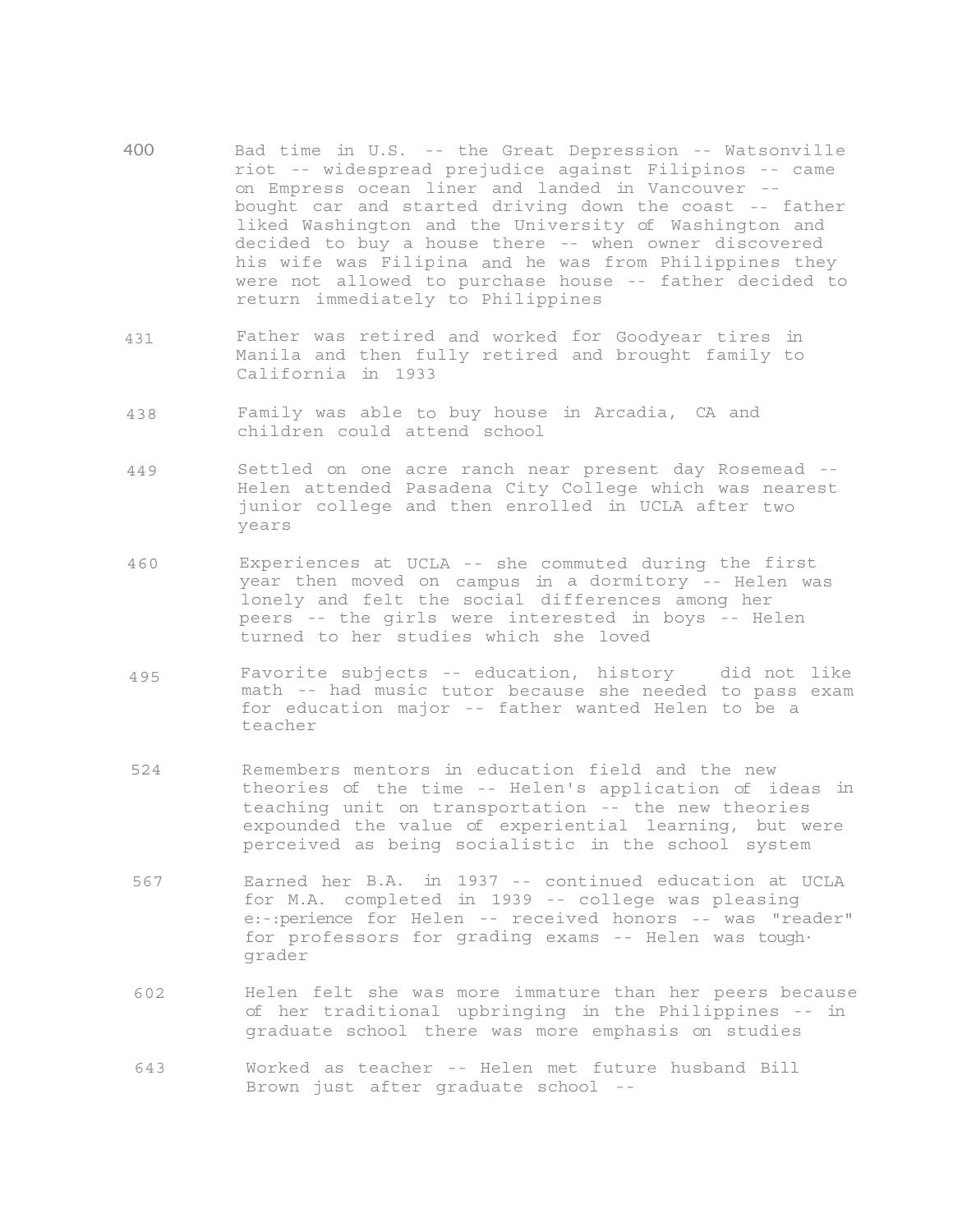- 670 First teaching job -- first as substitute -- lived at 105th St./Hoover in L.A. -- married in 1941 -- was "white" neighborhood at time -- where she raised her kids -- taught at 96th Street School -- mixture of white, black and hispanic -- taught lower grades for eight years
- 727 enjoyed teaching, but not school culture --
- **733** END OF TAPE 1, SIDE A

\*\*\*\*\*\*\*\*\*\*\*\*\*\*\*\*\*\*\*\*\*\*\*\*\*\*\*\*\*\*\*\*\*\*\*\*\*\*\*\*\*\*\*\*\*\*\*\*\*\*\*\*\*\*\*\*\*\*\*\*\*\*\*\*\*

- TAPE 1, SIDE El
- 000 Helen enjoyed teaching, but not school culture confined by school curriculum and classroom -- lack of freedom -- applied to be child welfare and attendance worker in the school district -- receiving referrals from teachers and working with families -- took job
- **(>22** Elementary education was dominated by women -- worked in system for 34 yrs. and saw many changes -- men began teaching early grades -- women began to get positions in management
- 046 Life experience was growth process -- new interests and became "social worker **1** .. good e:-: peri ence to understand social change -- lifelong passion
- 069 Met husband in early 1940s -- recalls recent Catholic wedding where priest addressed audience to recall how they first met spouses -- Helen laughs and says she was ready to kick Bill out of the house when she first met him -- Helen lived with girlfriend near UCLA - roommate gave a holiday party that Helen did not attend because she was tired from teaching and needed to sleep -- party revelers set off fire crackers in the fireplace -- She was awakened and asked the guests to stop -- Bill was there and asked her roommate about Helen -- later he called her so they could meet
- 122 Helen had a previous long engagement with a boy from the Philippines

Started to date Bill Brown -- he captivated her interest -- after 6 months they married -- could not get marriage license in Los Angeles because Helen was Filipina -- went to Boulder City CO to marry

154 Bill was student of History and Politics -- came from family of Irish entrepreneurs -- Bill specialized in building room additions -- taught children his skills - Bill loved travel, people, learning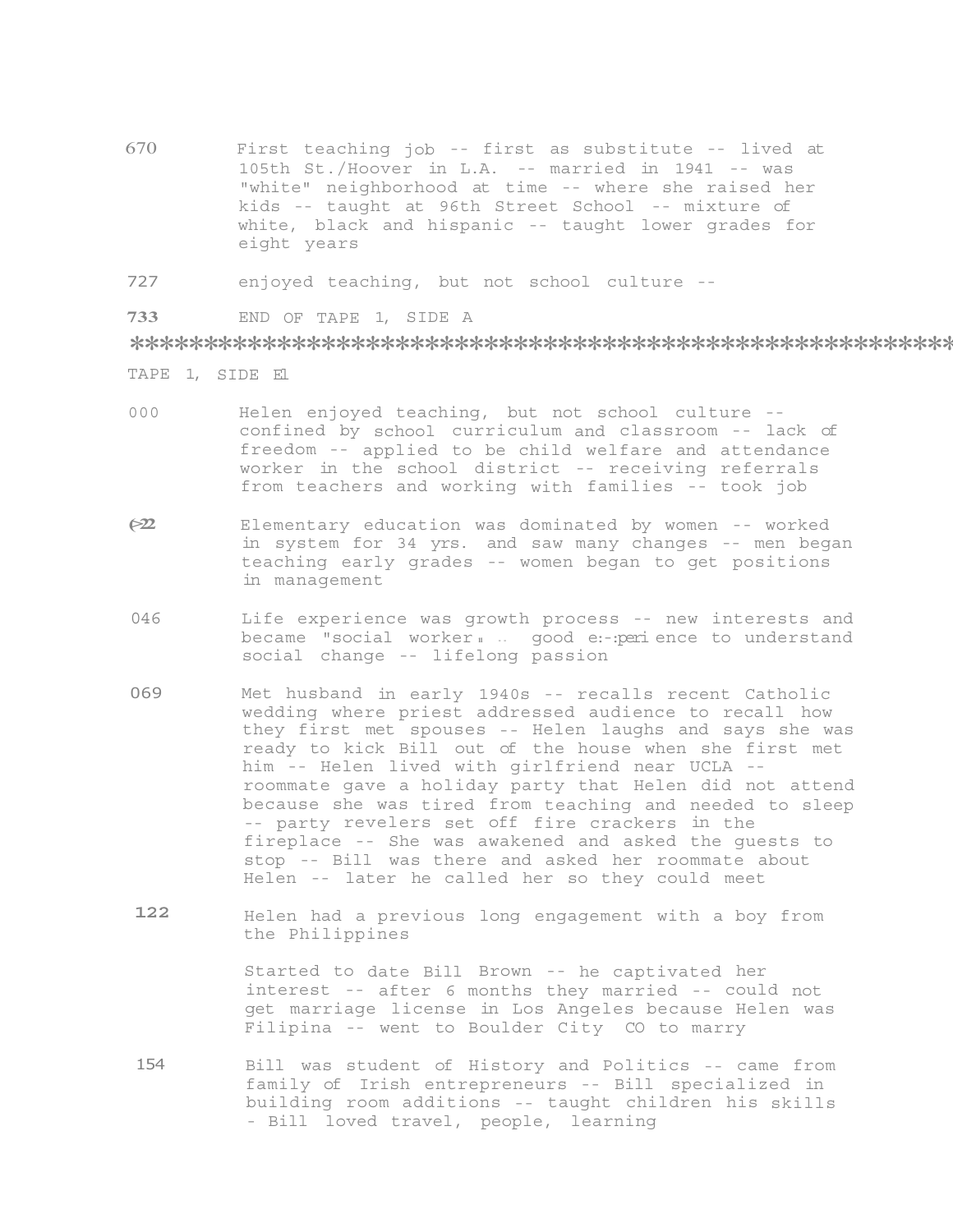- 182 Family traveled -- Helen went on sabbatical for a year to travel around the U.S. with her family and brought her four boys (youngest was 2 yrs. old) -- spent 14 months in a trailer -- every four years they took trips -- went on three other major trips Bill had talent for real estate -- bought property in Hemet
- 220 Explanation of Helen's rekindled identification as a Filipina -- 1960's Civil Rights -- Black power -- Black Panthers -- Chicano movement in L.A. City schools -- Sal Castro, et. al
- 257 Filipino influx of immigration after WWII -- women started coming -- Helen saw more Fililpino families and kids from the schools -- Roy Morales worked in social agency at the time and Helen met him when she was invited to be on the board of the Neighborhood Youth Association -- worked together and became great friends -- people of color started working together -- having similar experiences
- 310 Position paper under office of human of relations issues in Asian Pacific community -- Helen was part of group with others -- late 1960's -- known as Asians Coming Together (ACT I) -- ACT 2 and 3 followed - students got involved -- Yellow Brotherhood - political action and rallies -- University study centers for Asians, Blacks, American Indians, Chicanos
- 360 Helen was no longer shy and spoke out on many issues
- 379 60's movement was precedent for today's coalition groups around multiculturalism -- retaining differences and looking at similarities
- 397 Development of PARRAL (Filipino American Reading Room and Library) -- Filipino awareness of others defining them -- Filipino vs. Filipino --- "little brown brothers" Filipino Spanish surnames
- 455 Filipinos in U.S. focused on regionalism in past -- now building a common identity here in the U.S. -- not assimilation, but acculturation -- looking at how the Filipino culture contributes to American culture - empowerment from politics and representation in school system

514 END OF INTERVIEW

514 TO END OF SIDE BIS BLANK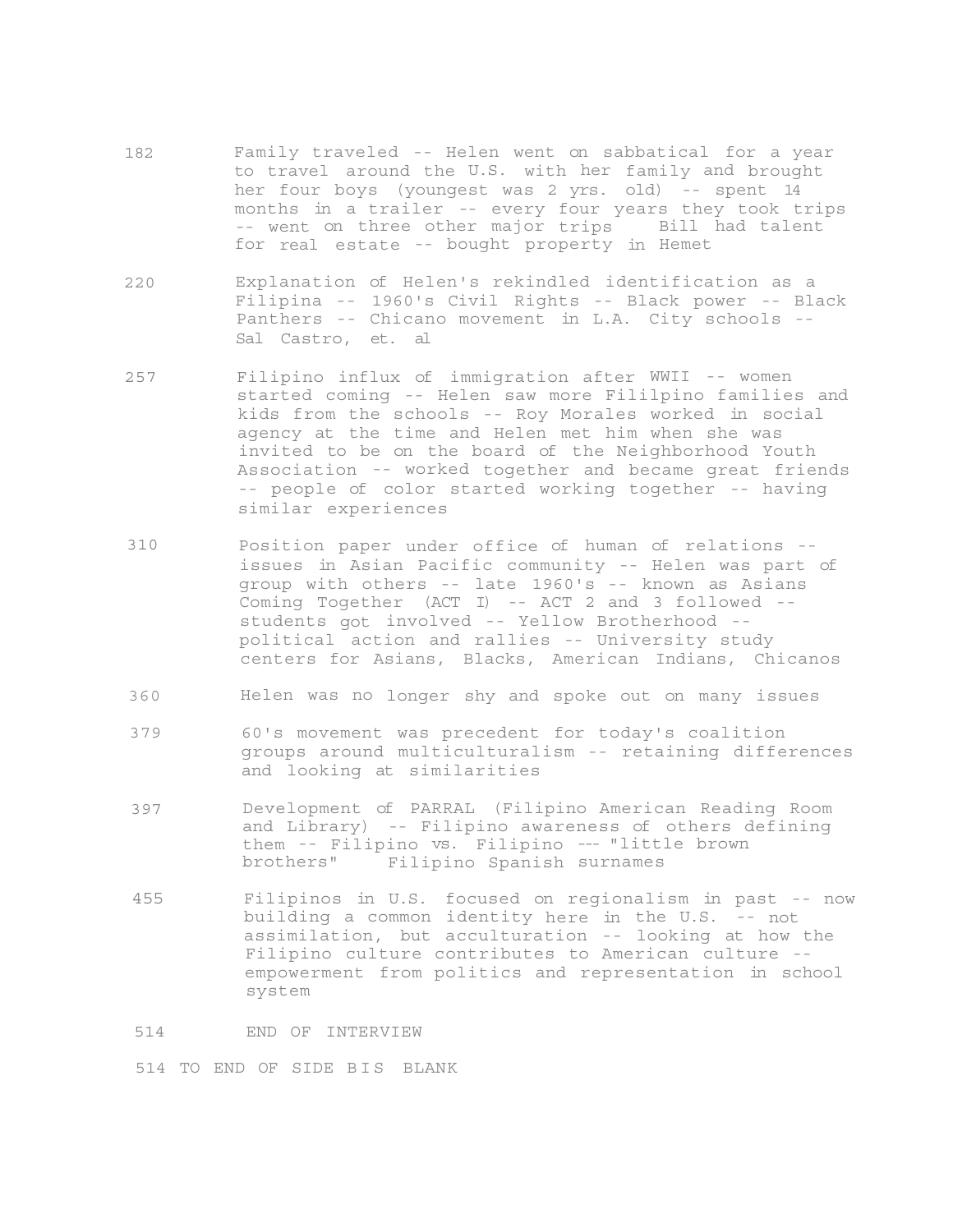## INTERVIEW SUMMARY PART II -- HELEN BROWN INTERVIEW CONDUCTED ON 7/9/93

INTERVIEWER: AMY KITCHENER

- TAPE 2, SIDE A
- 000 Introduction
- 007 Childhood remembrances of Philippines -- values language (Spanish and Ilocano) -- languages defined the culture for Helen
- 039 Respect for elders -- anecdote from childhood about manners and greeting elders -- mealtimes
- 054 Absorbing mother's culture of northern Philippines children helping with chores -- relating with grandparents -- food -- privileged upbringing
- 070 Mother's difficulty upon coming to the U.S. unaccustomed to running a household -- Helen's love of gardening
- 091 Adjustments to new situation in the U.S. -- learning to make friends -- Helen felt immature compared to her new peers -- anecdote of seeing teens necking in a rumble seat -- blossomed later in career and marriage
- 135 First impressions of Los Angeles -- movies, houses, paved streets, traffic -- all day school (contrast to Philippines) -- Philippines siesta in afternoon -- L.A. **very** busy in comparison
- 163 Leisure activities in L.A. -- home life -- care of pets -- raising chickens and goats -- contrast with Philippines -- family always around -- unified by similar interests and social class
- 195 Home life in Manila -- socializing with barrio children -- not allowed outside fence of front yard -- Helen started rebelling -- snuck out to play with other kids -- giving firewood to their families -- farmlands and caribous -- playing with frogs and tadpoles in mud -- visiting homes of farmer's kids -- description of traditional housing -- gift of handmade jewelry box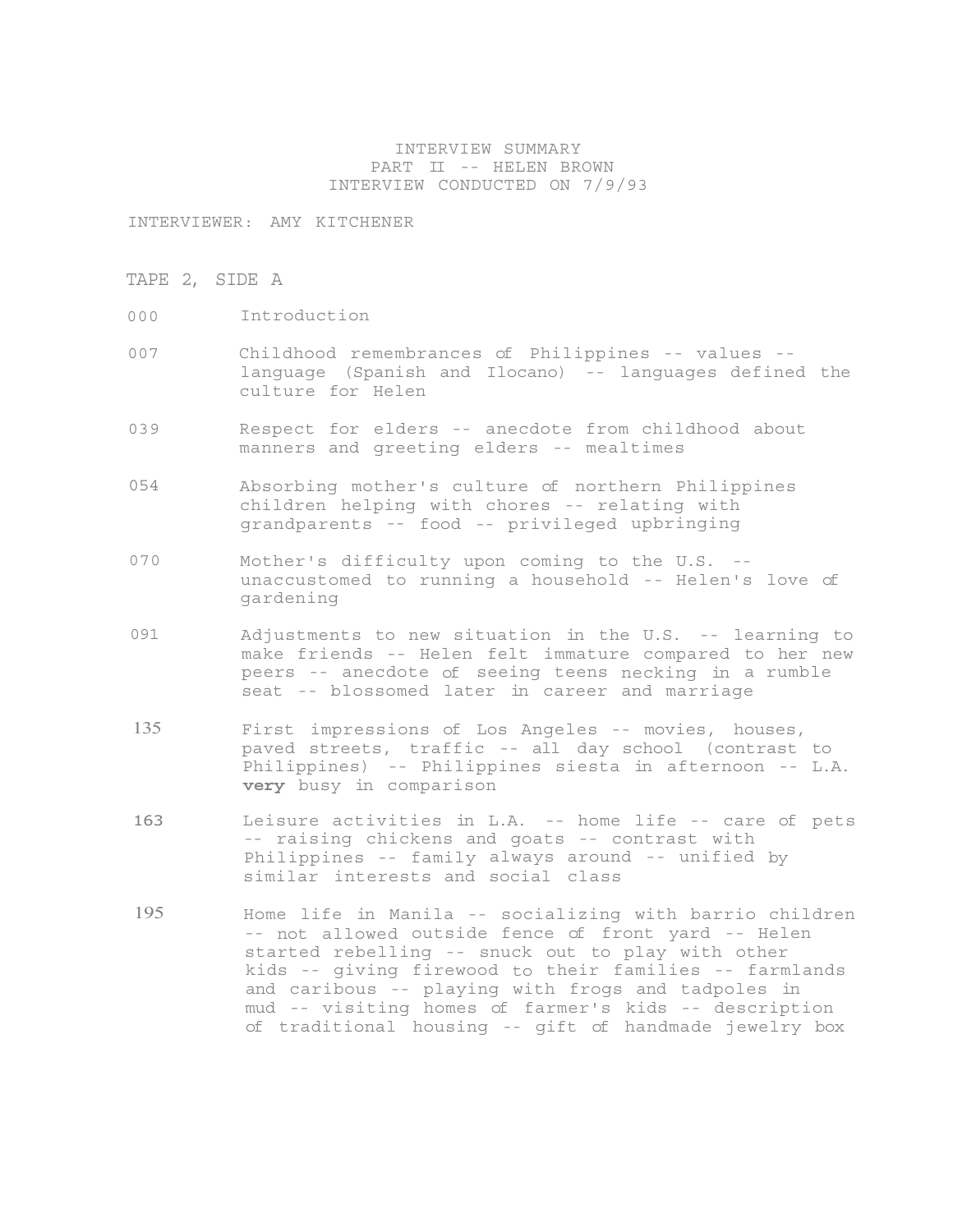- 267 Grandparents (maternal) -- grandmother from storekeeper's family in northern Philippines grandfather from prominent family -- story of grandparents courtship -- grandfather was studying to be friar and met grandmother at family's store -- she was 13 and he fell in love with her -- he left the church and married her -- grandmother had ten children -- elder children lived with maiden aunts because grandmother was too young to take care of all of them
- 329 Helen's mother lived with spinster aunt who was devout catholic -- mother religious -- religion among Helen's siblings -- father was Presbyterian -- siblings had double exposure and choice to attend church -- Helen went to father's church -- s e liked the singing of hymns and church library with Bobs Twins, and excursions -- four siblings became staunch Catholics two were protestant -- Helen is eclectic and identifies as a "non practicing Catholic"
- 406 Great Depression did not affect family -- although it did deeply affect her husband Bill's family -- Great Depression did affect first wave Filipino laborers and it led to discrimination since jobs were so scarce - compared to today's recession
- 463 Ties maintained with Philippines after immigration to California -- letters -- school reunions -- Helen returned to her mother's home and family every 2 years after she was married -- she took her sons and husband there too and toured the country -- sailing on brotherin-law's boats -- today"s unrest makes such a trip prohibitive -- rediscovery of her heritage
- 558 Cultural dances and songs depicting diversity of cultures in Philippines -- gestures in dance - anecdote about "training" vs. "educating" tec:l.chers 1954 Shrine Auditorium Filipino dance performance was inspiration for Helen -- beginning of rekindled pride in filipino roots for Helen
- 665 Traditional expectations of Filipino women egalitarian values -- "women control purse strings, but men are bosses" -- Spanish colonization put women down -- Americans restored some privileges (continued on side B)

**731** END OF TAPE 2, SIDE A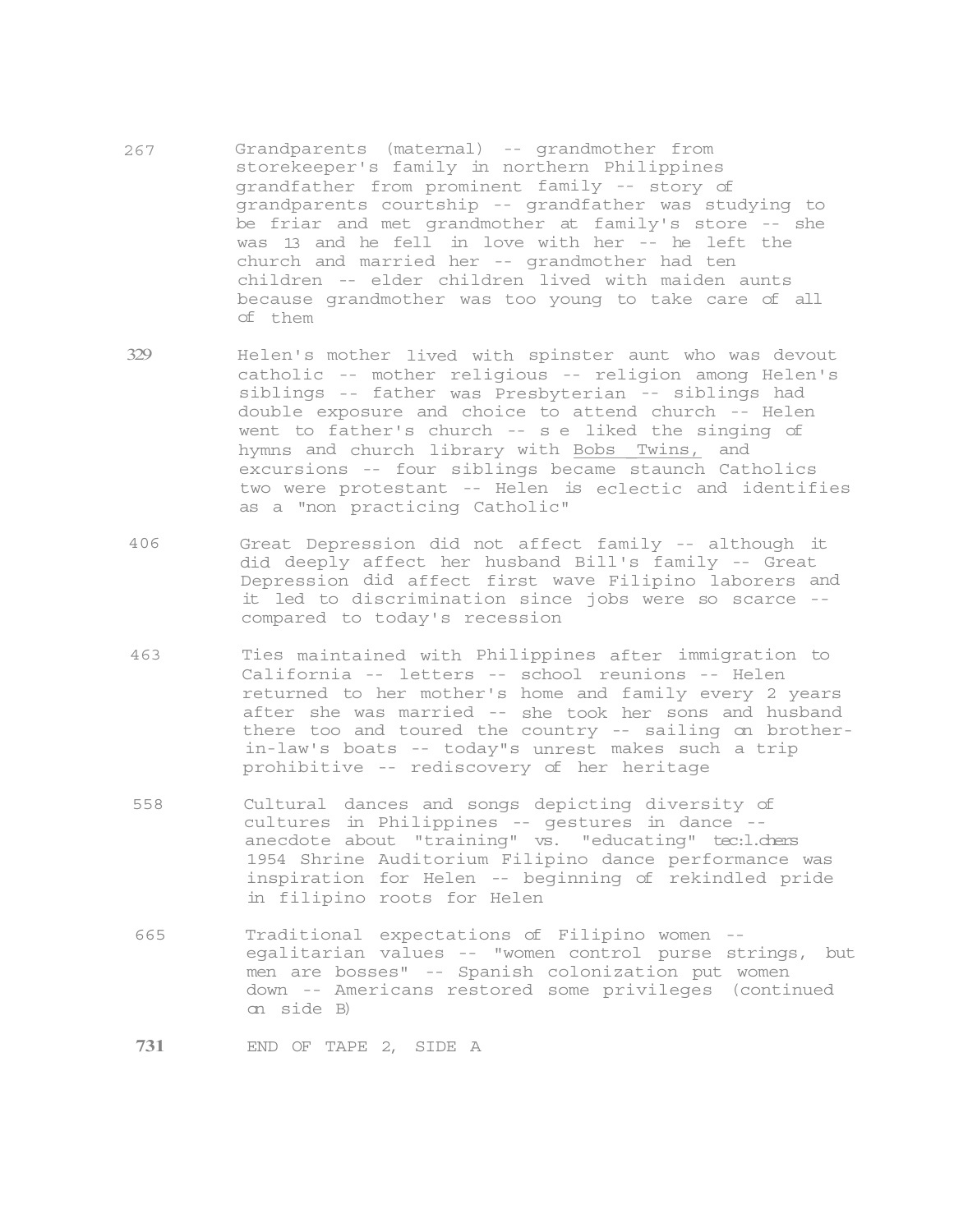## TAPE 2, SIDE B

- 001 Roles of women in Philippines (continued) -- women gained suffrage -- established own university which was seed of cultural revival of dance -- first such university in Asia -- Helen received "Woman Warrior" award from Asian Pacific Women's Network -- 1st woman president in Asia today
- 032 World War II experience -- married August 1941 during this time taught school during war -- drills at school for air raids -- war impacted family in 1943 -- Bill had disability and did not go to war but taught industrial arts for school district -- Bill taught welding and riveting -- Helen pregnant with first son, Billy -- forced pregnancy leave from teaching for 6 months
- 060 Helen did not enjoy staying at home and wanted to participate -- Husband worked midnight shift with Bethlehem Steel at the harbor -- Helen's childhood friend, Lilly, lived with them too -- Bill got job as tester for welders -- many women were welders -- Bill encouraged Helen to join his class -- women welders included black and latino women -- Helen enjoyed welding -- process of welding was an art
- 120 Worked for Cal Ship -- Helen passed test and went to work in ship yard -- assigned to welding bulk heads of Liberty ships (Victory ships) -- description of work in ship yards -- rapport with women -- Helen worked on swing shift -- husband worked on night shift and friend, Lily worked on day shift -- rotated child care for son -- no child care for women workers -- Helen spear-headed program for child care cooperative - beginning of women's empowerment -- first time for women of color to advance -- seeds planted
- **215** Helen did not return to teaching after her leave was up -- kept her job as a welder
- 248 PARRAL -- Helen started Pilipino American Reading Room and Library with her collection of books, clippings, etc. -- Helen is life long collector -- Royal Morales suggested First Filipino Christian Church as location for Helen's collection -- converted store room to library -- opened in 1985 -- Jackie Goldberg gave key note address at opening reception -- formed non-profit organization with leadership of community called PAMANA FOUNDATION, Inc. to support library -- Pamana means "heritage" in Tagalog